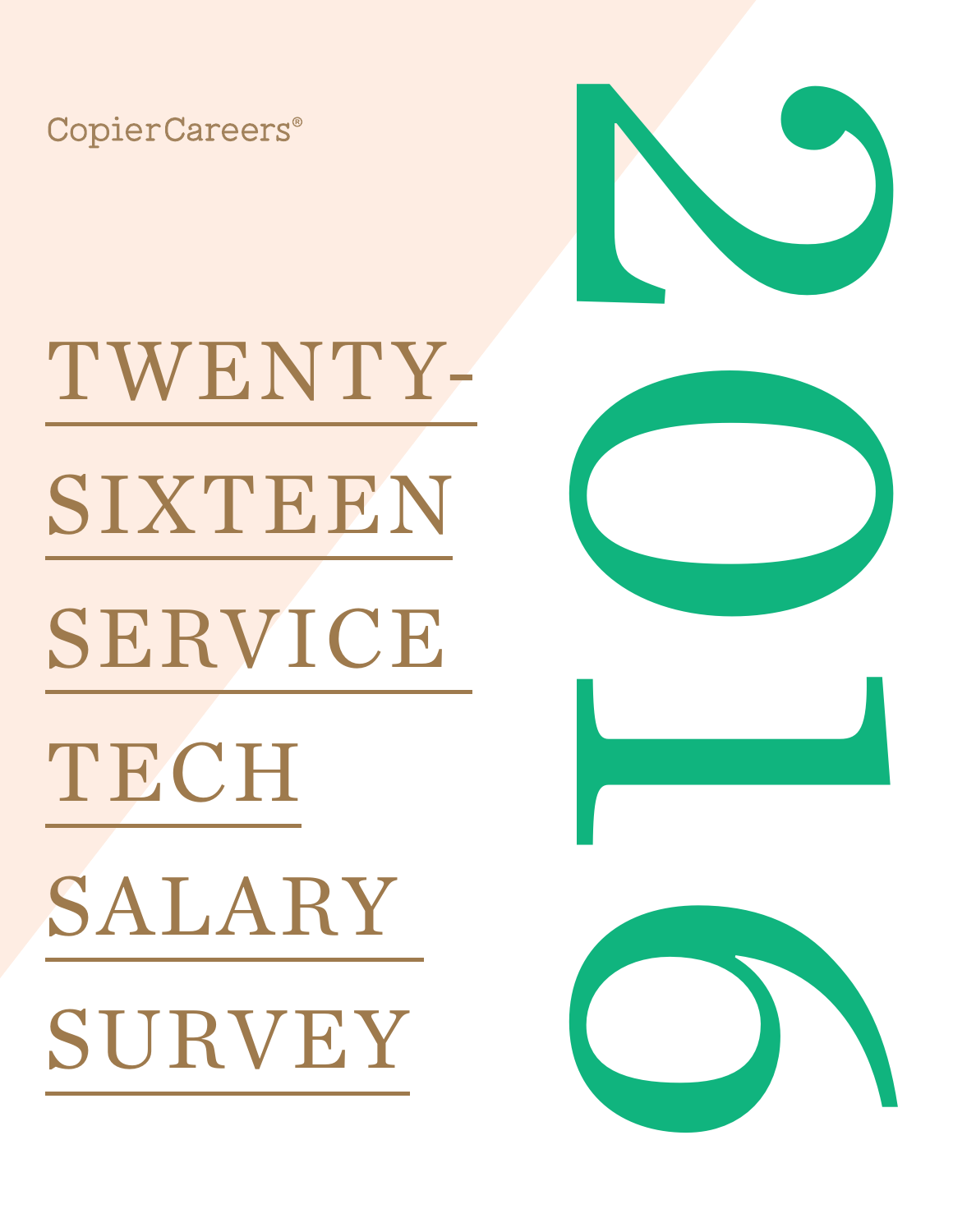# FOR THE LAST SEVERAL YEARS, COPIER SERVICE TECHNICIANS HAVE BENEFITTED FROM AN EXCELLENT JOB OUTLOOK.

Across the nation, the demand for hybrid technicians has well exceeded supply, making it reasonably easy for qualified techs to change jobs if they so choose. And many of them are making that choice: 70 percent of the people who participated in our 2016 Service Technician Salary Survey say they're either actively or "somewhat" looking for a new job-a 10 percent increase since 2015.

Why are so many techs looking for new employment opportunities? In part, it's money: wage stagnation and better-paying opportunities in IT are prompting techs to seek new jobs both within and outside of the copier industry. It's also generational: as millennials come to dominate the workforce, they bring with them a greater willingness to accept change and embrace the potential risks and rewards of pursuing new employment. Finally, it's circumstantial: there is a strong perception among copier service technicians that current job market opportunities are simply too good to pass up.

"Now is a great time to be a copier service technician," says Paul Schwartz, president of Copier Careers®, the only nationwide recruiting firm dedicated exclusively to the copier channel. "Their job prospects are looking very good. For dealerships, on the other hand, recruiting, retaining, and—for the first time in a long time—knowing how to compensate service technicians has become a significant challenge."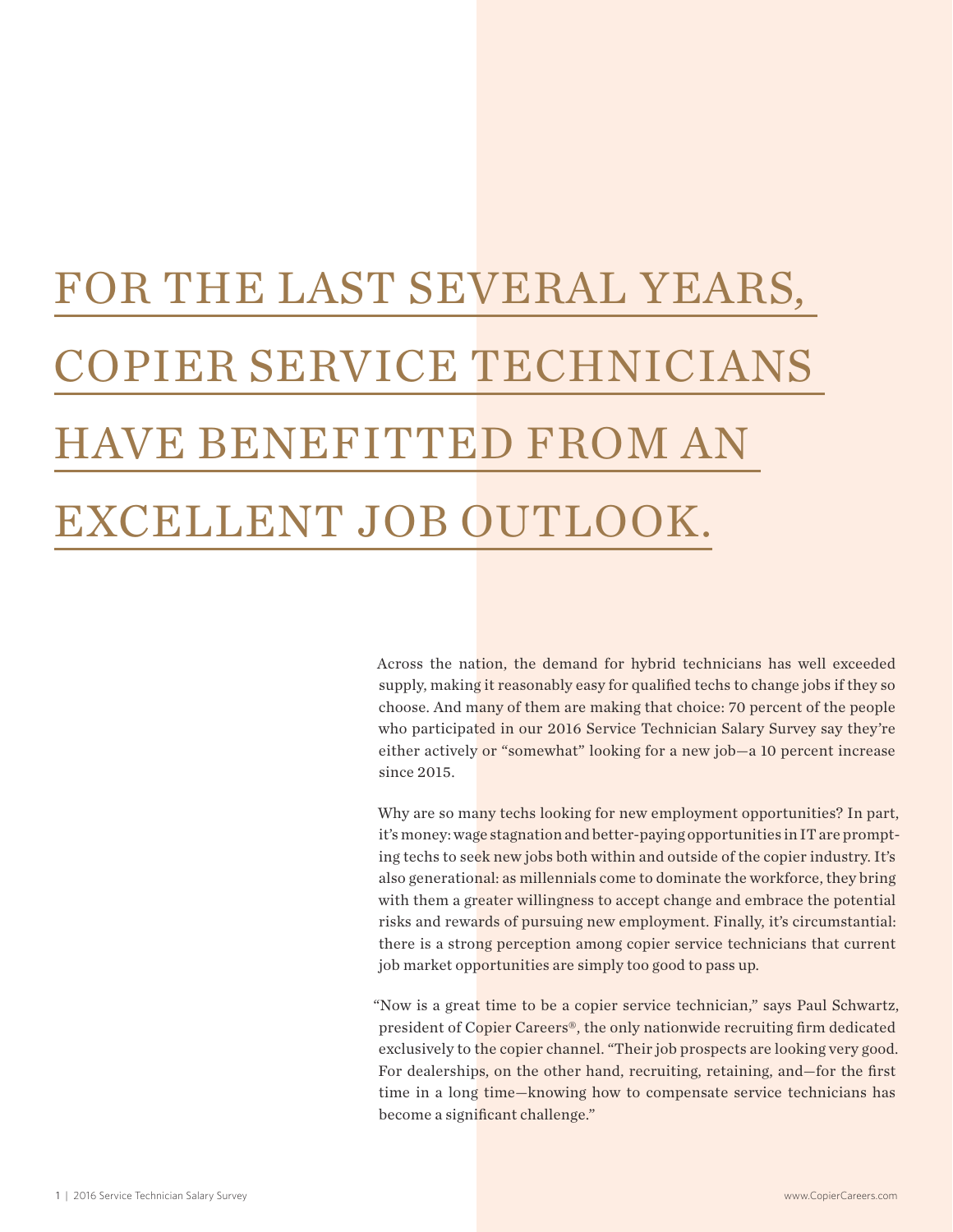FOUR THOUSAND FOUR HUNDRED AND TWENTY EIGHT COPIER CHANNEL SERVICE TECHNICIANS PARTICIPATED IN THIS YEAR'S SALARY SURVEY.

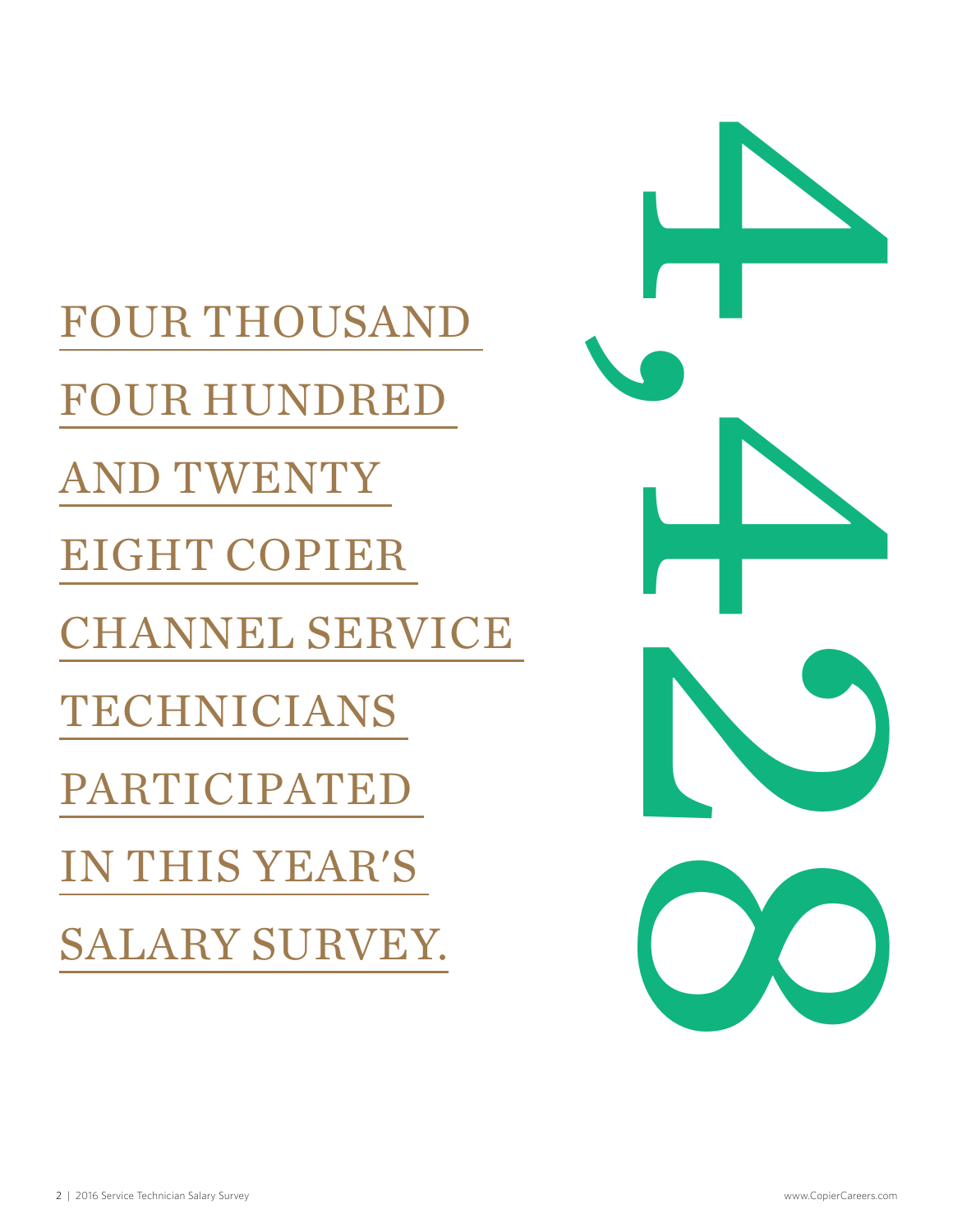

| <b>AVERAGE HOURS</b><br>WORKED PER WEEK |    |  |
|-----------------------------------------|----|--|
| 2002                                    | 46 |  |
| 2004                                    | 50 |  |
| 2006                                    | 51 |  |
| 2008                                    | 51 |  |
| 2010                                    | 52 |  |
| 2012                                    | 52 |  |
| 2014                                    | 50 |  |
| 2015                                    | 51 |  |
| 2016                                    | 52 |  |
|                                         |    |  |

*Since 2002, Copier Careers has published annual surveys of copier service technicians, service and operations managers, and sales managers.* In 2011, we added a fourth survey for copier sales representatives. The surveys measure a variety of data and provide a year-by-year snapshot of how well industry professionals are compensated, how satisfied they are in their careers, and how closely their needs are aligning with the needs of their employers.

This year's Service Technician Salary Survey reflects the results of 4,428 copier channel service technicians who took our online survey over the past twelve months. The respondents are employed by single-location independent copier dealers (34%), multi-location regional dealers (24%), OEMs (18%), national sales & service and other third-party organizations (6%), and IT/MNS service providers (19%).

The average technician is 34 years old and has worked in the copier channel for 6.8 years. A strong majority—76 percent—are male, but the percentage of women working in technician jobs grows each year, and is up 10 percent since 2010.

"The copier service industry has historically been heavily male dominated," says Jessica Crowley, Business Development Manager and Senior Recruiter for Copier Careers. "In the past few years, however, women have been entering the field in greater numbers, and now hold 1 in 4 copier service technician positions. It's definitely a step in the right direction."

The average copier tech spends 52 hours per week on the job, plus an additional 5 hours on call after hours. This figure has remained relatively stable over the past decade.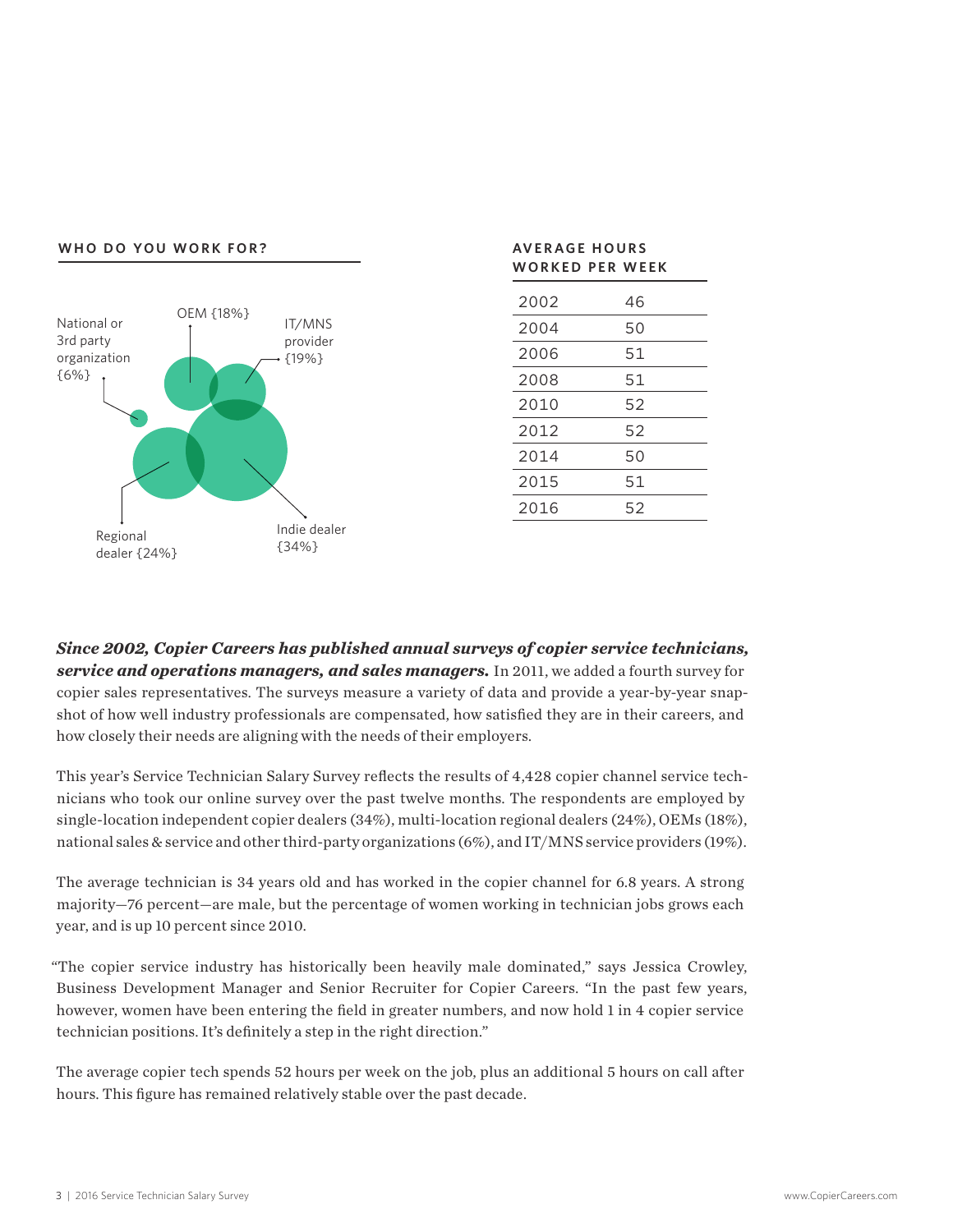

#### **AVERAGE SERVICE TECHNICIAN SALARY, 2002–2016**

*This year, the average salary for a copier service technician was \$45,121, a modest increase of 2.26 percent over the previous year.* In addition to base salary, techs also received an average of \$6,068 in cash rewards for certification and training bonuses, retention bonuses, performance bonuses, signing bonuses, and project milestone completion. On the non-cash compensation front, 98 percent of respondents received health insurance benefits, 98 percent were reimbursed for the cost of obtaining certifications, 88 percent received employer-sponsored education or training, and 73 percent were given company cars or car allowances.

Although satisfaction with compensation is fairly high—79 percent say they're very satisfied, satisfied, or neutral when it comes to their pay—among the 70 percent of techs who say they're looking for a new job, many list "seeking higher compensation" as an important motivator.

"I am approaching my two year anniversary and I have not received a review or a pay increase," said one online commentator in response to a recent Copier Careers poll question about performance reviews. "I am angry about that and am debating leaving the company."

"Great company, good people, no reviews or raises," said another. "What you agree to coming in is what you get stuck with, no matter how good a job you do."

#### **AVERAGE YEARS WITH CURRENT EMPLOYER**

| 2002 | 5.5 |  |
|------|-----|--|
| 2004 | 5.5 |  |
| 2006 | 5.8 |  |
| 2008 | 5.1 |  |
| 2010 | 5.8 |  |
| 2012 | 6.0 |  |
| 2014 | 6.5 |  |
| 2015 | 6.3 |  |
| 2016 | 6.3 |  |

#### **AVERAGE YEARS IN COPIER INDUSTRY**

| 2002 | 6.5 |
|------|-----|
| 2004 | 7.1 |
| 2006 | 7.4 |
| 2008 | 7.4 |
| 2010 | 7.8 |
| 2012 | 8.1 |
| 2014 | 8.1 |
| 2015 | 7.5 |
| 2016 | 6.8 |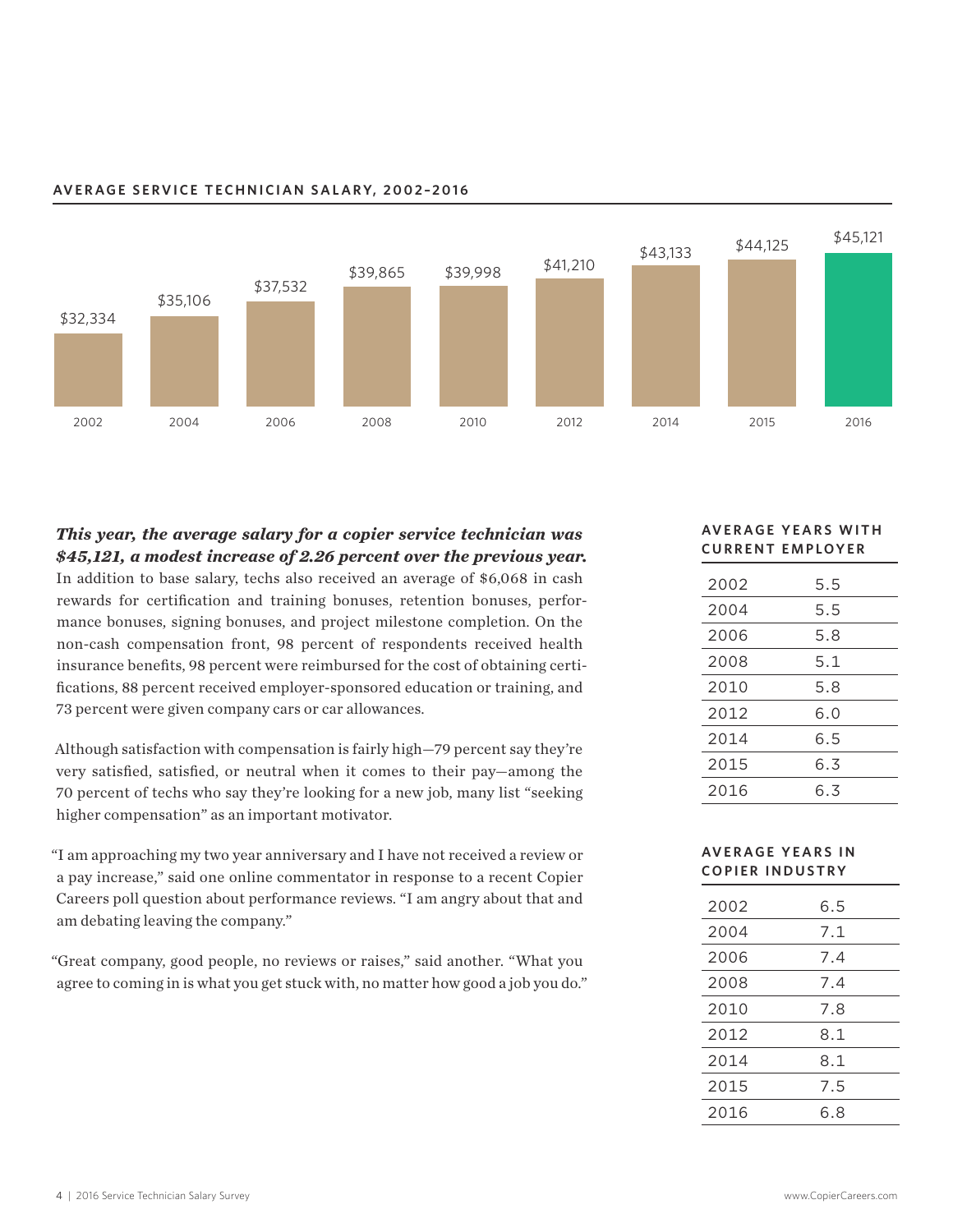# *"GREAT COMPANY, GOOD PEOPLE, NO REVIEWS OR RAISES. WHAT YOU AGREE TO COMING IN IS WHAT YOU GET STUCK WITH."*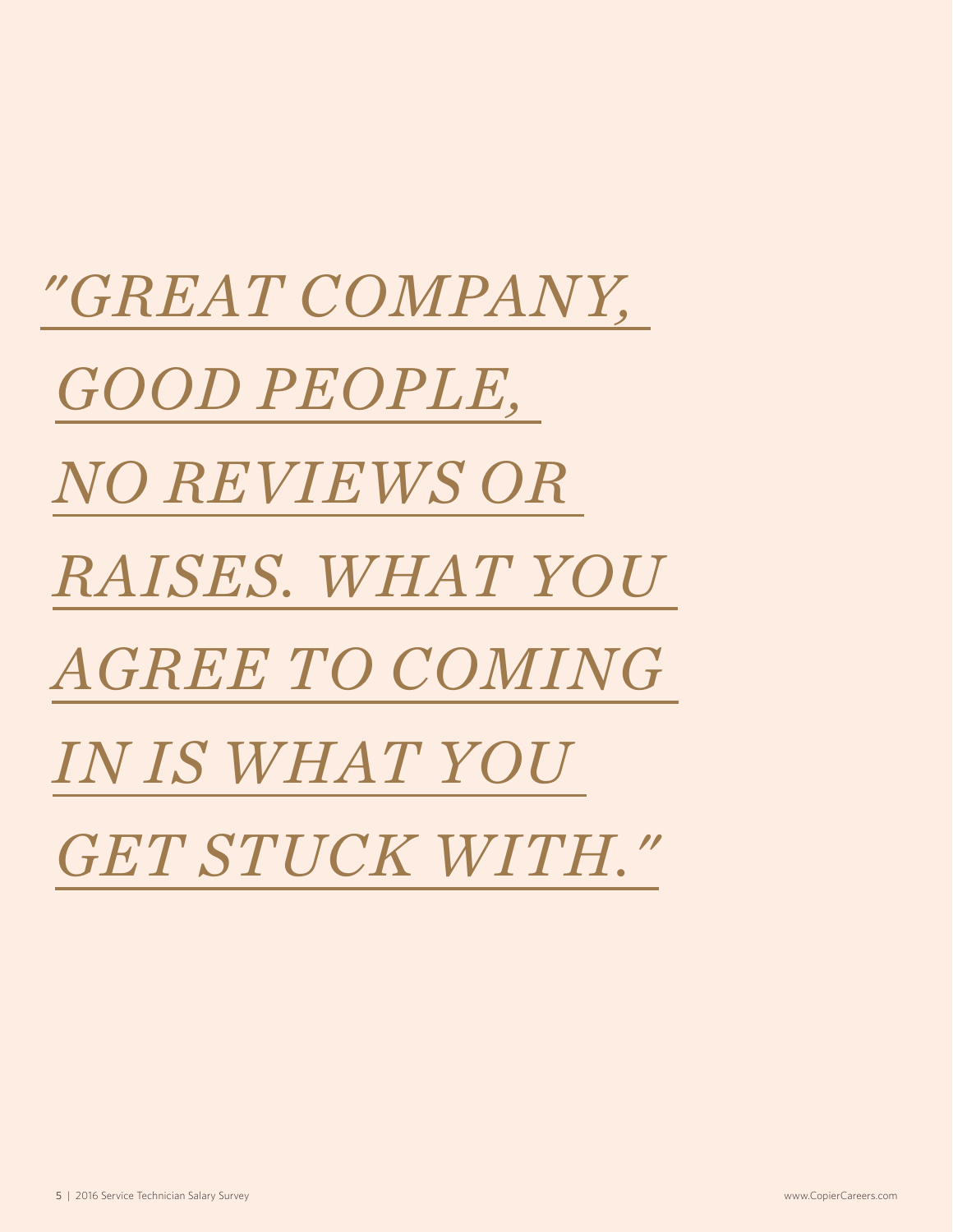

#### *For the past several years, salaries for copier technicians have remained essentially flat, even as the skill set required for hybrid technicians has expanded to include sophisticated networking and IT abilities.* As a result, we've begun to see an exodus of network trained technicians out of the copier industry and into higher-paying IT jobs.

"Ten years ago, a break/fix copier tech was a break/fix copier tech—moving to another industry without retraining was not really an option," says Schwartz. "Today, if half of your training is focused around networking and solutions, your certifications are highly transferrable to other IT industries, and we are seeing some technicians beginning to move that way."

For employers used to paying break/fix salaries, recruiting and retaining the new generation of techs has become a serious challenge. To confront this challenge, copier industry employers will have to seriously consider raising base salaries and exploring new approaches to technician compensation.

"Five years ago, copier dealerships went through a very rough period where they were trying to figure out how to compensate their salespeople for MPS and MNS sales. I think the issue of technician compensation today is similar to that," says Crowley. "It's become essential for dealerships to compensate techs for their IT skills by offering some additional compensation based on performance. But measuring that performance in a meaningful way and developing compensation programs that are mutually beneficial for the techs and for the company is still a struggle for most dealerships."

"It's a tough balance," adds Schwartz. "The dealership has to establish measurable benchmarks for tech performance, while at the same time taking into account that it can't become a numbers game—technicians play a huge role in keeping customers happy and maintaining relationships, so a lot of their value is unquantifiable. In addition, whether technicians can hit their benchmarks depends on how well the service department is run. Are parts available when technicians need them? Are the techs being dispatched efficiently? There's a lot of sorting out to do—but it's essential that dealerships begin to figure it out, or they risk losing their people to other companies in the IT space."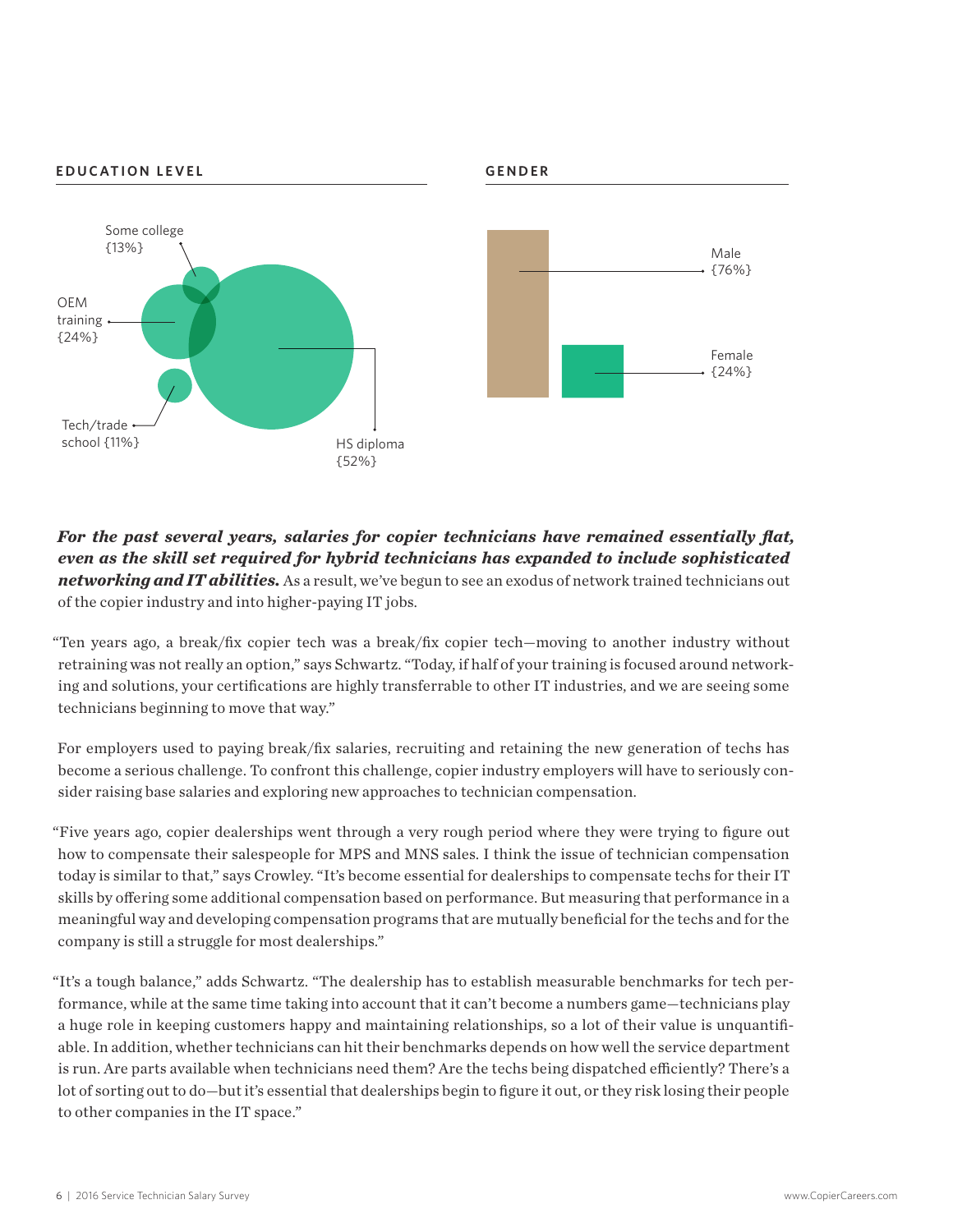# *"TECHNICIANS PLAY A HUGE ROLE IN KEEPING CUSTOMERS HAPPY AND MAINTAINING RELATIONSHIPS."*

#### **TOP NON-CASH/ INDIRECT CASH REWARDS**

- 1. Health benefits
- 2. Certification remibursement
- 3. Further education/training
- 4. Company car/car allowance
- 5. Tuition reimbursement

#### **TOP REASONS FOR EARNING BONUSES**

- 1. Certification/training
- 2. Retention bonus
- 3. Personal performance
- 4. Signing bonus
- 5. Project milestone completion

*When asked which job-related issues are most important to them, technicians frequently answer in terms of technology.* Working for a company that understands the importance of IT, having the ability to work on innovative IT solutions, working with leading-edge tech, and having continued opportunities to learn new skills are significant factors in job satisfaction.

For the tenured techs who have failed to keep their skill sets up to date, these survey responses should serve as a warning to shape up or ship out. While break/fix copier skills will always be required, they are no longer enough: understanding the software and keeping up with its rapid progress are essential to maintaining your relevance in this industry.

For employers, this should serve as an imperative to embrace technology and invest in continued education as a recruiting and retention strategy.

"While learning new skills can be stressful for some types of employees, for the younger generation of hybrid technicians, it's exciting," Crowley explains. "They find it rewarding to work with emerging technologies, and they'll seek out employers who can give them the opportunity to do that. They will also leave employers who can't or won't provide ongoing training, because they realize how important it is to stay on top of their game."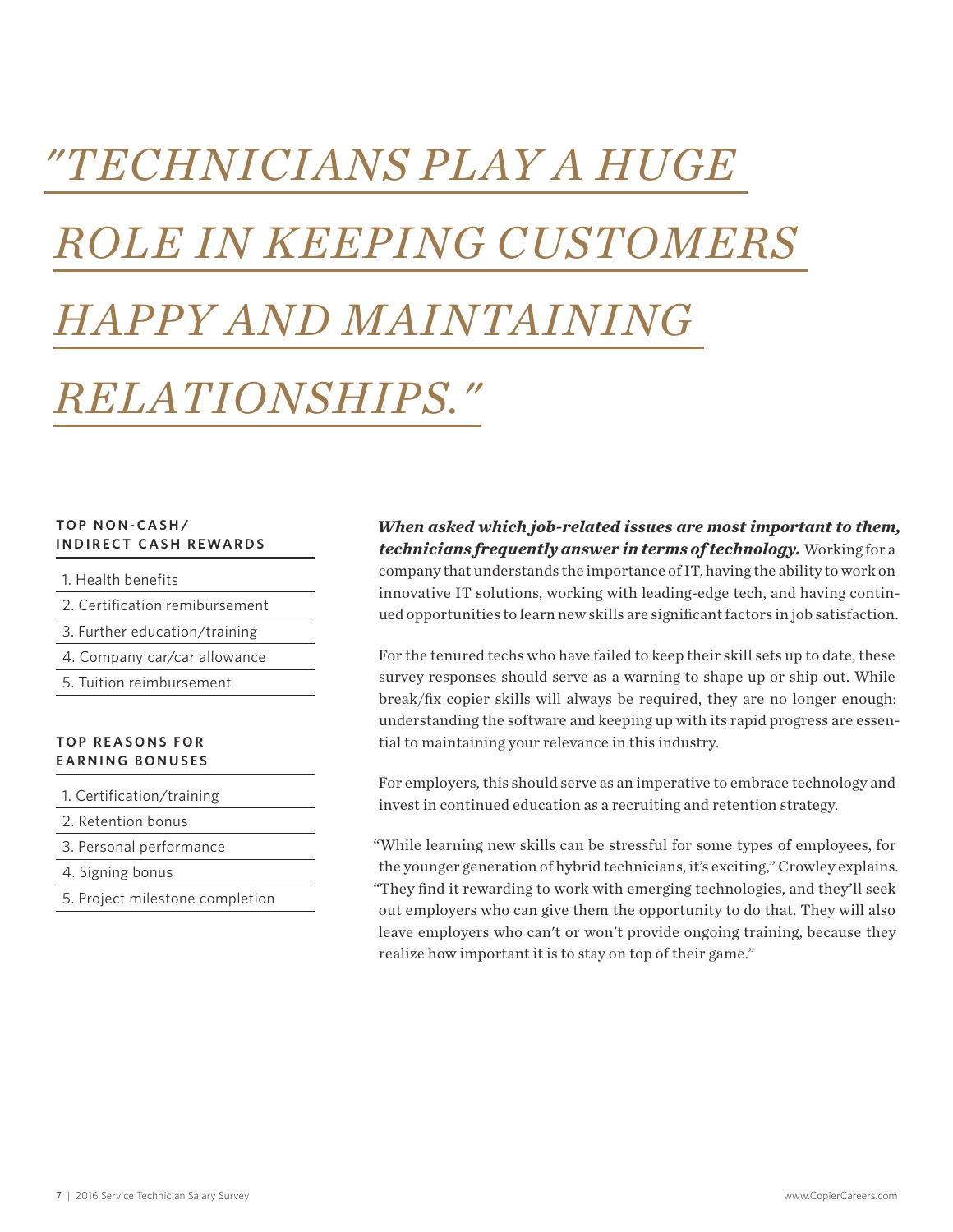#### **ARE YOU LOOKING FOR A NEW JOB?**



**SATISFACTION WITH COMPENSATION PACKAGE OVERALL SATISFACTION**







#### WHICH JOB-RELATED ISSUES MATTER MOST TO YOU?

- 1. Benefits
- 2. Base pay
- 3. Company understands the importance of IT
- 4. Job stability
- 5. Ability to work on innovative IT solutions
- 6. Having tools and support to do my job well
- 7. Ability to work with leading-edge technology
- 8. Company-provided computer
- 9. Skill development/education/training opportunities

#### WHY ARE YOU LOOKING FOR A NEW JOB?

- 1. Want higher compensation
- 2. Job market opportunities are too good to pass up
- 3. Seeking less stress
- 4. Want greater job stability
- 5. I don't like my current company's management or culture